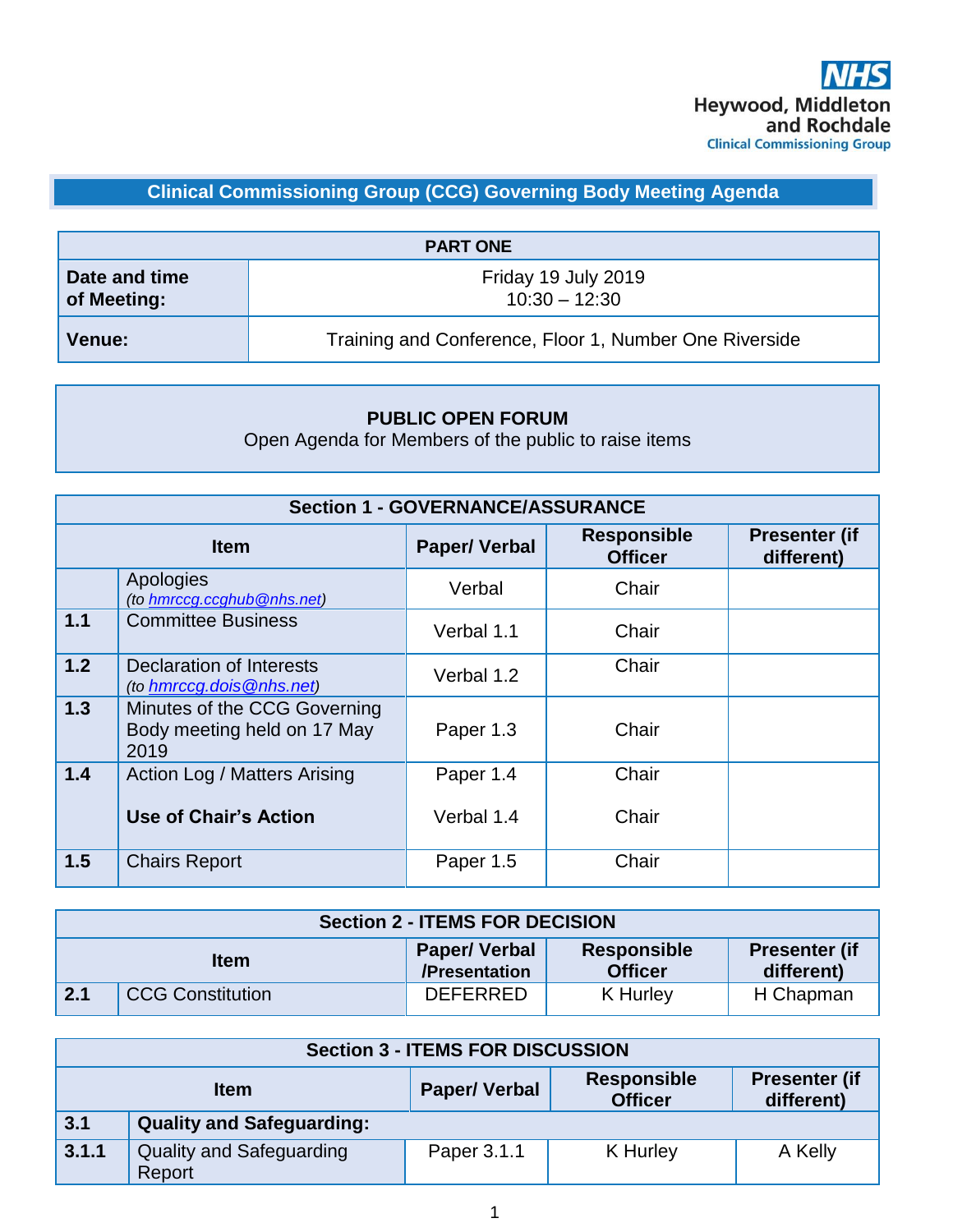| 3.1.2 | <b>Quality and Safeguarding</b><br><b>Annual Report</b> | Paper 3.1.2     | <b>K</b> Hurley | A Kelly     |
|-------|---------------------------------------------------------|-----------------|-----------------|-------------|
| 3.2   | <b>Quality Premium:</b>                                 |                 |                 |             |
|       | <b>Quality Premium Report</b>                           | Paper 3.2       | S McIvor        | S Croasdale |
| 3.3   | <b>Performance:</b>                                     |                 |                 |             |
|       | <b>Performance Report</b>                               | Paper 3.3       | S McIvor        | S Croasdale |
| 3.4   | <b>Risk and Assurance:</b>                              |                 |                 |             |
|       | <b>Corporate Risk Register</b>                          | Paper 3.4       | <b>K</b> Hurley | S Croasdale |
| 3.5   | <b>Finance:</b>                                         |                 |                 |             |
|       | <b>Finance Report</b>                                   | Paper 3.5       | S Evans         |             |
| 3.6   | General:                                                |                 |                 |             |
| 3.6.1 | <b>CCG Functions Report</b>                             | <b>DEFERRED</b> | <b>K</b> Hurley |             |
| 3.6.2 | <b>Values and Behaviours</b>                            | Paper 3.6.2     | <b>K</b> Hurley | Dr C Duffy  |

|             | <b>Section 4 - GOVERNING BODY SUB-COMMITTEE REPORTS</b>                                                                                                                   |                           |                                      |                                    |  |
|-------------|---------------------------------------------------------------------------------------------------------------------------------------------------------------------------|---------------------------|--------------------------------------|------------------------------------|--|
| <b>Item</b> |                                                                                                                                                                           | <b>Paper/Verbal</b>       | <b>Responsible</b><br><b>Officer</b> | <b>Presenter (if</b><br>different) |  |
| 4.1         | <b>Clinical, Professional</b><br><b>Advisory Panel (CPAP)</b> (from 7<br>June meeting)                                                                                    | Paper 4.1                 | Dr A York                            | Dr I Ghafoor                       |  |
| 4.2         | <b>Integrated Commissioning</b><br>Board (ICB) (from 25 June 2019<br>meetings)                                                                                            | Paper 4.2                 | Dr C Duffy                           |                                    |  |
| 4.3         | <b>Locality Engagement Group</b><br>reports and member feedback<br>(from 14 May and 11 June 2019<br>meetings):<br><b>Heywood and Middleton</b><br>(i)<br>Rochdale<br>(ii) | Paper 4.3i<br>Paper 4.3ii | Dr I Ghafoor<br>Dr A York            | Dr I Ghafoor                       |  |
| 4.4         | <b>Audit Committee</b> from 22 May<br>2019 meeting)                                                                                                                       | Verbal 4.4                | J Newton                             |                                    |  |
| 4.5         | <b>System Transformation</b><br><b>Committee</b>                                                                                                                          | Verbal 4.5                | Dr A York                            | Dr I Ghafoor                       |  |
| 4.6         | <b>Quality and Safeguarding</b><br><b>Committee</b> (from 21 June 2019<br>meeting)                                                                                        | Paper 4.6                 | K Hurley                             | A Kelly                            |  |
| 4.7         | <b>Patient and Public</b><br><b>Engagement Committee (from 1</b><br>July 2019 meeting)                                                                                    | Paper 4.7                 | D Dawson                             |                                    |  |
| 4.8         | <b>Corporate Governance</b><br><b>Committee</b> (from 12 June 2019<br>meeting)                                                                                            | Verbal 4.8                | <b>S</b> Rumbelow                    |                                    |  |
| 4.9         | <b>Extraordinary Primary Care</b><br><b>Commissioning Committee</b><br>(from 17 May 2019 meeting)                                                                         | Verbal 4.9                | P Riley                              |                                    |  |

## **Section 5 - ANY OTHER URGENT BUSINESS**